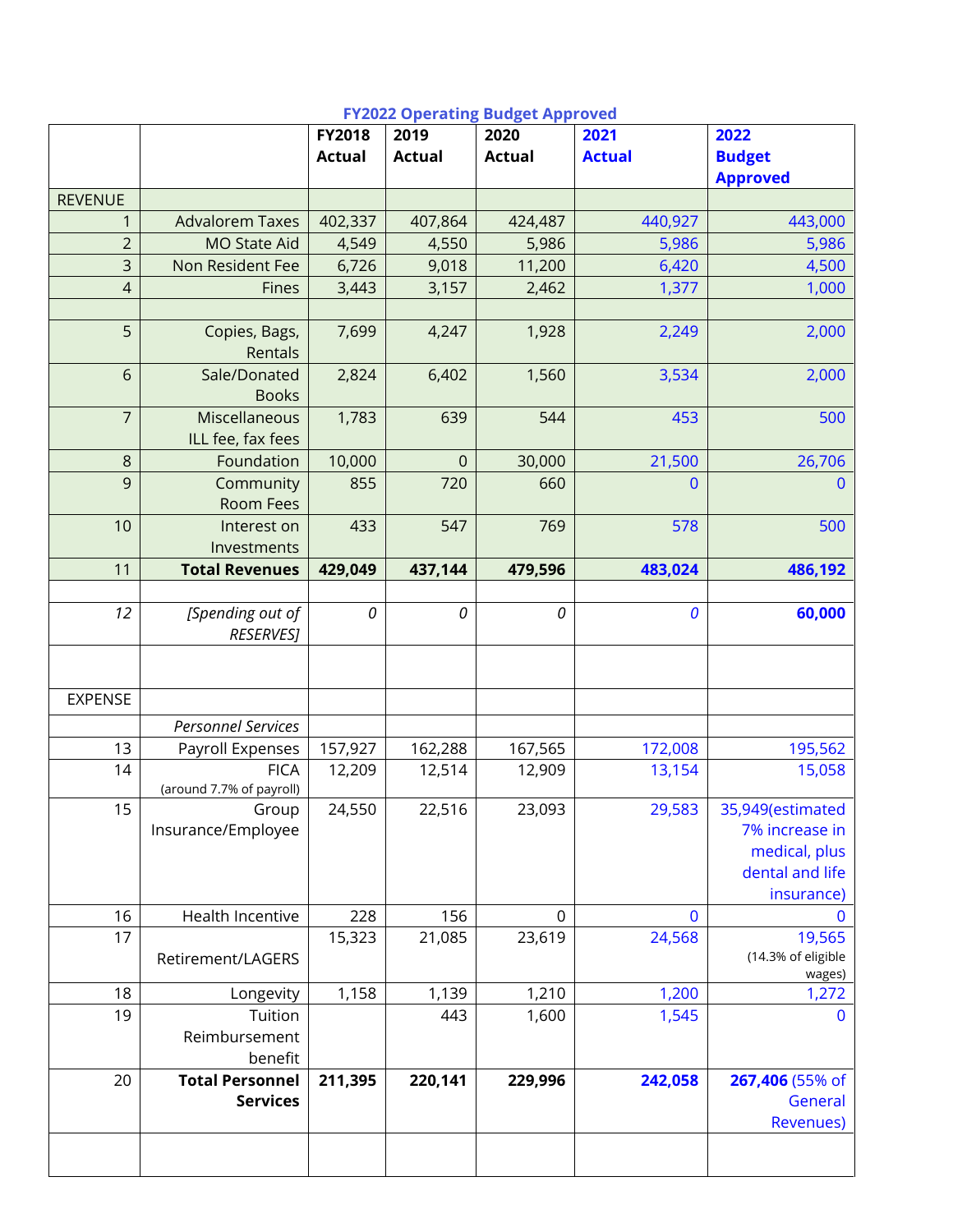|    | Commodities                                                                                                                                                       |        |                  |        |        |                                       |
|----|-------------------------------------------------------------------------------------------------------------------------------------------------------------------|--------|------------------|--------|--------|---------------------------------------|
| 21 | Circulation<br>Materials (includes<br>electronic resources<br>for patron use)                                                                                     | 60,405 | 54,690           | 72,704 | 71,271 | 72,929<br>(15% of regular<br>revenue) |
| 22 | <b>General Supplies</b><br>(Book processing<br>supplies,<br>programming<br>supplies, janitorial<br>supplies, office<br>furniture, etc.)                           | 8,608  | 6,651            | 10,914 | 13,383 | 16,000                                |
| 23 | <b>Total Commodities</b>                                                                                                                                          | 69,013 | 61,341           | 83,618 | 84,654 | 88,929                                |
|    |                                                                                                                                                                   |        |                  |        |        |                                       |
|    | <b>Contractual Services</b>                                                                                                                                       |        |                  |        |        |                                       |
| 24 | <b>Utilities</b>                                                                                                                                                  | 11,420 | 10,360           | 9,081  | 9,855  | 12,000                                |
| 25 | Co. Tax Collection<br>Fee<br>(estimate: 4.5% of                                                                                                                   | 17,808 | 18,142           | 18,627 | 19,286 | 19,890                                |
|    | tax income)                                                                                                                                                       |        |                  |        |        |                                       |
| 26 | Independent<br>Audit                                                                                                                                              | 3,300  | $\mathbf 0$      | 3,300  | 9,000  | 5,000                                 |
| 27 | <b>Building</b><br>Maintenance                                                                                                                                    | 13,061 | 16,553           | 8,562  | 31,917 | 16,500                                |
| 28 | Other Contractual<br>Services<br>(i.e. snow removal,<br>landscaping, network<br>support, ILS,<br>copier/printer support)<br>Beanstack, public<br>performers, etc. | 14,613 | 12,846           | 11,513 | 14,999 | 13,500                                |
| 29 | Bookkeeping                                                                                                                                                       | 1,800  | $\boldsymbol{0}$ | 4,150  | 2,450  | 2,500                                 |
| 30 | <b>ILL Postage</b>                                                                                                                                                | 25     | $\boldsymbol{0}$ | 17     | 16     | 25                                    |
| 31 | Postage and<br>Delivery                                                                                                                                           | 716    | 475              | 509    | 849    | 1,000                                 |
| 32 | Printing and<br>Advertising                                                                                                                                       | 1,094  | 1,096            | 2,799  | 1,432  | 7,126                                 |
| 33 | Telephone                                                                                                                                                         | 2,781  | 2,707            | 2,597  | 3,082  | 4,000                                 |
| 34 | Internet Provider                                                                                                                                                 | 1,100  | 1,207            | 1,189  | 1,199  | 1,200                                 |
| 35 | Programming<br>(Contract based costs)                                                                                                                             | ?      | $\mathbf 0$      | 0      | 0      | $\bf{0}$                              |
| 36 | Travel/Registration                                                                                                                                               | 1,352  | 375              | 526    | 168    | 500                                   |
| 37 | <b>Total Contractual</b><br><b>Services</b>                                                                                                                       | 67,245 | 63,761           | 62,870 | 94,253 | 83,241                                |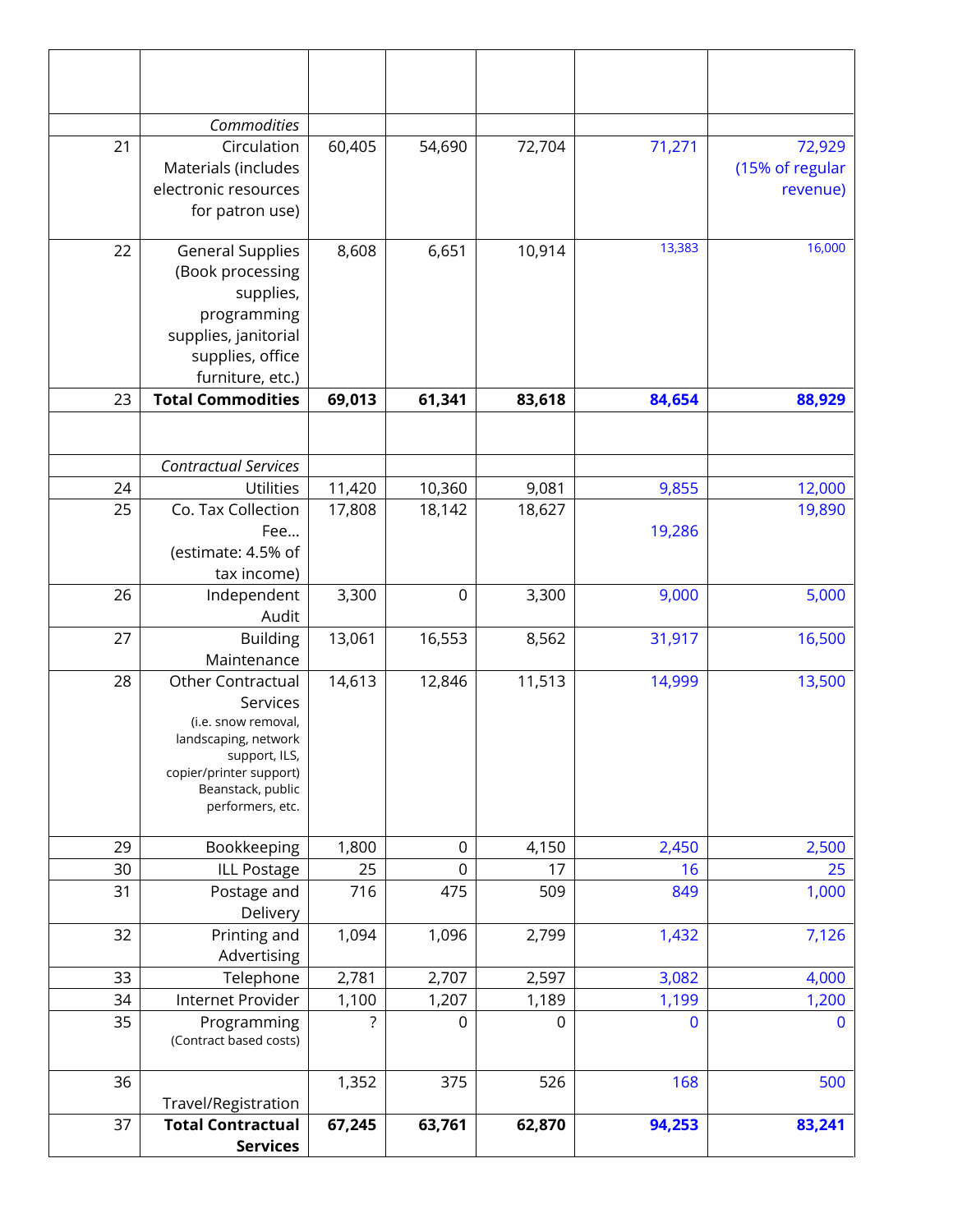|    | <b>Other Charges</b>      |                     |                  |                  |                 |                |
|----|---------------------------|---------------------|------------------|------------------|-----------------|----------------|
| 38 | Other Charges             | 367                 | 2,118            | 643              | 723             | 1,000          |
| 39 | Dues and                  | 388                 | 165              | 245              | 185             | 500            |
|    | Subscriptions             |                     |                  |                  |                 |                |
| 40 | Insurance                 | 12,814              | 13,534           | 16,459           | 18,003          | 20,000         |
|    | (Building &               |                     |                  |                  |                 |                |
|    | Workman's Comp)           |                     |                  |                  |                 |                |
| 41 |                           | 690                 | 338              | 2,349            | 865             | 500            |
|    | Licenses/Permits/Bk       |                     |                  |                  |                 |                |
|    | chgs.                     |                     |                  |                  |                 |                |
| 42 | MO Sales Tax              | 390                 | 468              | 375              | 269             | 400            |
| 43 | <b>Total Other</b>        | 14,649              | 16,623           | 20,071           | 20,045          | 22,400         |
|    | <b>Charges</b>            |                     |                  |                  |                 |                |
|    |                           |                     |                  |                  |                 |                |
| 44 | <b>Total Expense</b>      | 362,302             | 361,866          | 441,010          | 431,025         | 461,976        |
|    |                           |                     |                  |                  |                 |                |
|    | Other Income              |                     |                  |                  |                 |                |
|    | (Expense)                 |                     |                  |                  |                 |                |
|    |                           |                     |                  |                  |                 |                |
| 45 | <b>Donations</b>          | 664                 | 978              | 1,252            | 1,252           | 500            |
|    | (Unrestricted)            |                     |                  |                  |                 |                |
| 46 | Donations-                | $\mathbf 0$         | $\mathbf 0$      | $\mathbf 0$      | $\overline{0}$  | $\overline{0}$ |
|    | Restricted                |                     |                  |                  |                 |                |
| 47 | Restricted                | $\mathbf 0$         | $\boldsymbol{0}$ | $\boldsymbol{0}$ | $\bf{0}$        | $\mathbf 0$    |
|    | Expenditures              |                     |                  |                  |                 |                |
| 48 | Athletes &                | 2,039               | 2,080            | 2,431            | 2,407           | 2408           |
|    | <b>Entertainers Tax</b>   |                     |                  |                  |                 |                |
|    | income                    |                     |                  |                  |                 |                |
| 49 | A&E Tax                   | (2,039)             | (0)              | $\mathbf 0$      | (2,409)         | (2,408)        |
|    | Expenditures              |                     |                  |                  |                 |                |
|    |                           |                     |                  |                  |                 |                |
| 50 | <b>Grant income</b>       | 118                 | 16,552           | 15,322           | 12,971          | 10,000         |
|    |                           |                     |                  |                  | (includes 2,500 |                |
|    |                           |                     |                  |                  | in extra state  |                |
|    |                           |                     |                  |                  | funds)          |                |
| 51 | Grant expenditures        | (797)               | (19, 709)        | (21, 250)        | (8,903)         | (15,000)       |
|    |                           |                     |                  |                  |                 |                |
| 52 | Capital Outlay            | (13, 246)           | (0)              | $\mathbf 0$      | $\mathbf 0$     | (90,000)       |
|    |                           |                     |                  |                  |                 | (Limestone     |
|    |                           |                     |                  |                  |                 | repairs, etc.) |
|    |                           |                     |                  |                  |                 |                |
| 53 | <b>Total Other Income</b> | (13, 261)           | (99)             | (3, 375)         | 5,318           | (94, 500)      |
|    | (Expense)                 |                     |                  |                  |                 |                |
|    |                           |                     |                  |                  |                 |                |
| 54 | Transfer to               | 9,000               | 7,000            | (286)            | 5,000           | 12,642         |
|    | Restricted                |                     |                  |                  |                 |                |
|    | [Friends Funds]           |                     |                  |                  |                 |                |
| 55 | Debt                      | $\mathsf{O}\xspace$ | (45,000)         | (45,000)         | (45,000)        | $\bf{0}$       |
|    | Service/Liability         |                     |                  |                  |                 |                |
|    |                           |                     |                  |                  |                 |                |
|    |                           |                     |                  |                  |                 |                |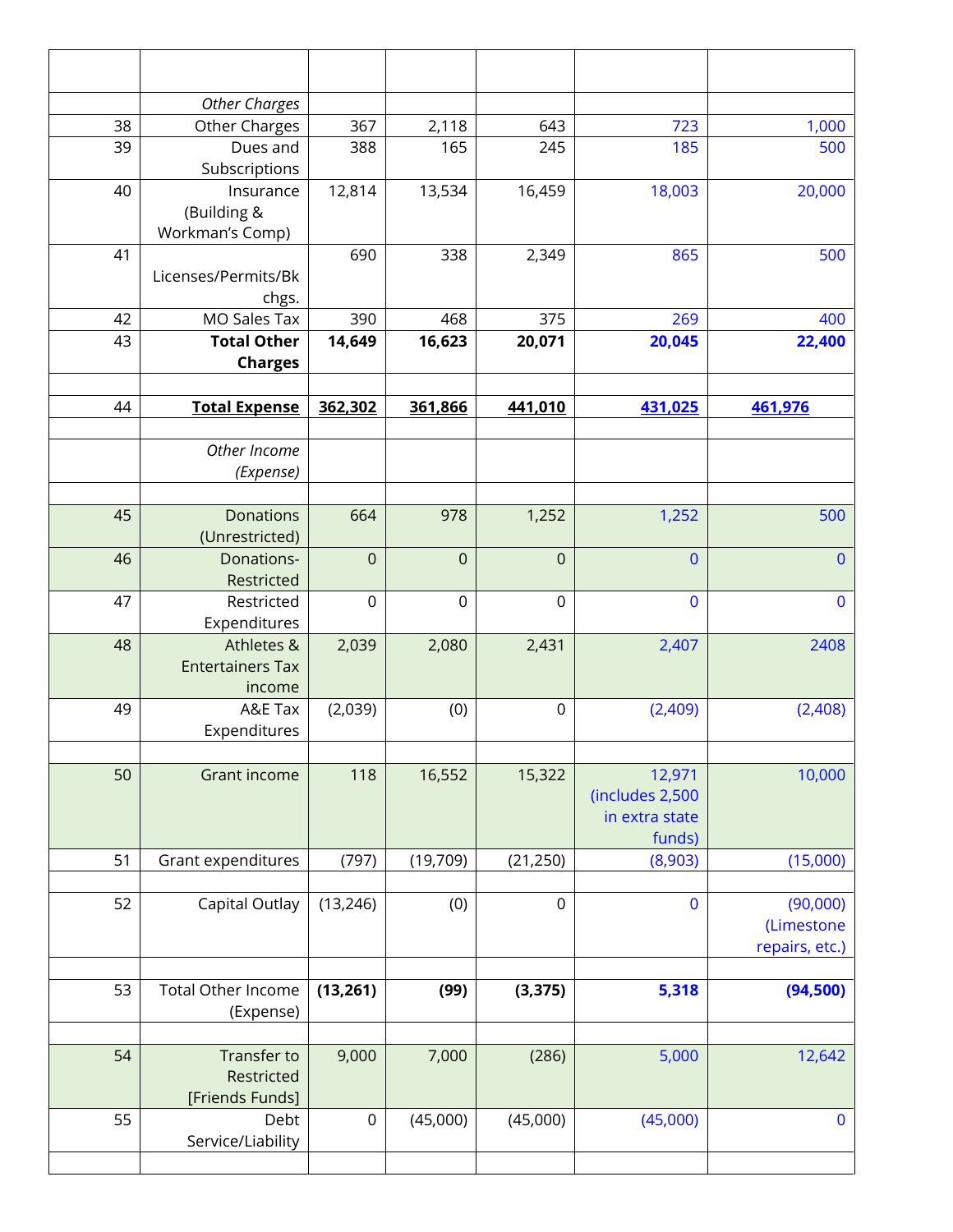| 56 | Excess of revenues | 74,086 | 34,380 | . רככיד<br>20C., P | 7,04Z |
|----|--------------------|--------|--------|--------------------|-------|
|    | over expenses: See |        |        |                    |       |
|    | າ າ<br>item        |        |        |                    |       |

|      | Fund Balance, unreserved,                                  | 94,073  |
|------|------------------------------------------------------------|---------|
| 57   | September 30, 2018                                         |         |
|      | 58   Fund Balance, unreserved, September 30, 2019          | 176,252 |
|      | 59   Fund Balance, unreserved, October 1, 2020 as adjusted | 196,171 |
|      | 60   Fund balance, unreserved, September 30, 2021          | 203,490 |
| 61 I | <b>Estimated fund balance, September 30, 2022</b>          | 145,648 |

## **Draft FY 2022 Budget Proposal Notes:**

**REVENUE** 

## **Item 1: Ad Valorem Tax Revenue:**

Total Estimated FY22 Ad Valorem Tax Revenue: \$443,000 Includes: \$401,572 (Assessed Valuation in City X new max levy of .002740) \$2,000 Penalties & Interest (a little less than 4% lower than average of last three years) \$24,000 Merchants Surtax (budgeted 4% lower than current year) \$7,210 (Kawasaki PILOT Personal Property) \$4,943 (Kawasaki PILOT Real Estate)

\$5,000 Delinquent Taxes (a very conservative estimate compared to average of last three years).

Assessed Valuation in the City of Marvyille increased around 3.5% (6.5% counting new construction). However, the Missouri Hancock Amendment will limit the library's tax revenue increase to the local rate of inflation calculated at 1.4%. In addition, the Missouri State Auditor's office has recently retracted the HB 506 authorized one-time inflation-based adjustment it offered in 2018. The final result rolls back the library's levy rate from .2852 to .2740.

**Item 8: Foundation Support:** \$26,706 in Foundation support is based on the most recent portfolio value of the Second Century Library Fund Foundation. According to the Foundation's Policy, it's the September 30,2021 portfolio balance that will determine what the Library can request in support for FY2022.

**Item 12: Reserves Spending:** This budget allows for \$60,000 to be spent in reserves, intended to help pay for the repairs to the library building's limestone exterior.

**Item 13: Payroll Expenses:** This accommodates the scheduled increase in Missouri State Minimum Wage, all other scheduled pay increases, and Extra Duty Pay for the addition of a part-time Adult Programming Assistant and an assistant to help with a National Registry Listing.

**Item 15: Group Insurance Employee Benefits:** This line item anticipates a 7% increase in health insurance premiums for the three full time eligible library staff members, and the estimated cost of \$1,700 per year to provide dental insurance, and basic life insurance for three full-time staff.